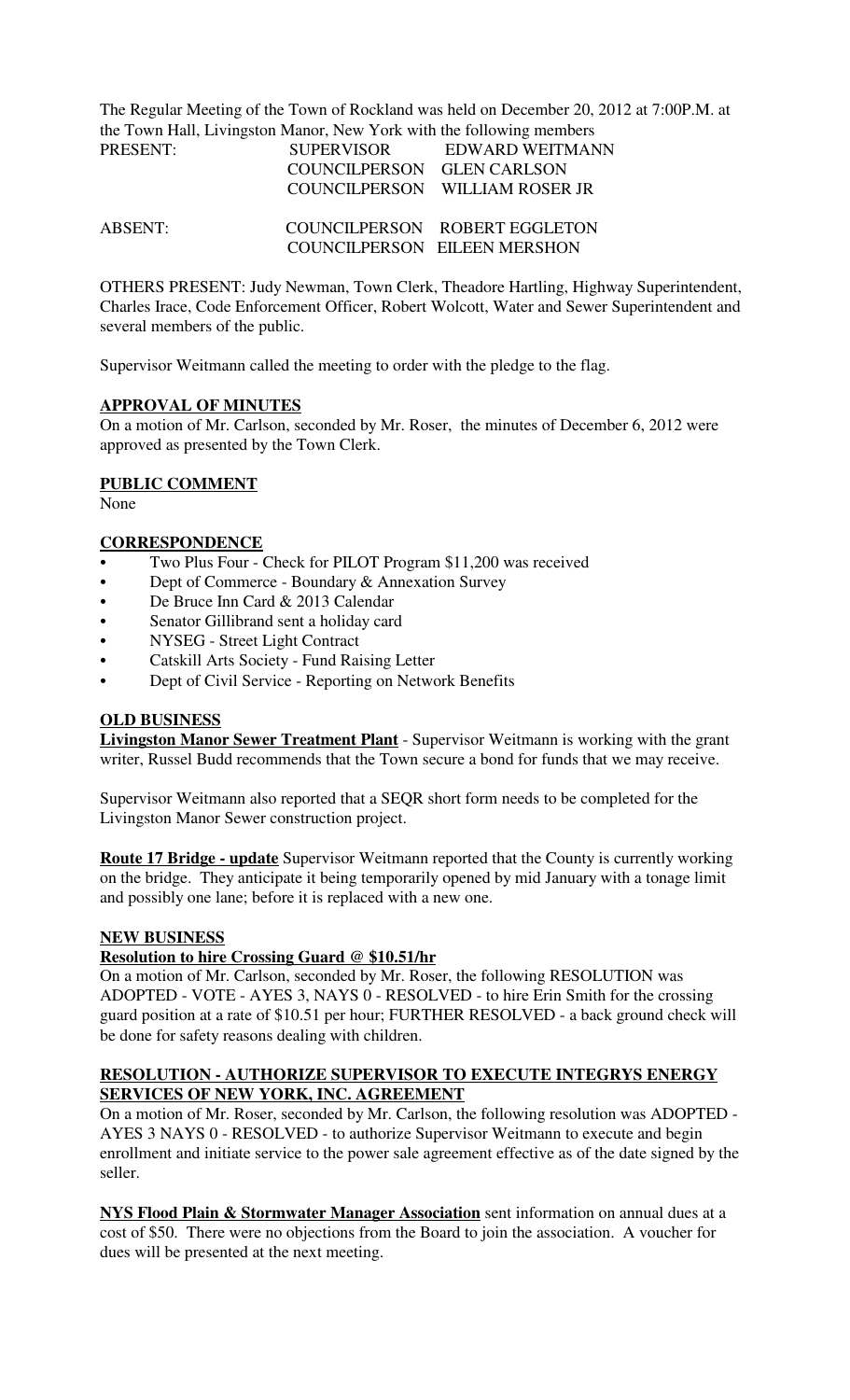## *REGULAR MEETING, TOWN OF ROCKLAND, DECEMBER 20, 2012*

**Supervisors Monthly report** was presented. Motion by Mr. Carlson, seconded by Mr. Roser, to accept the Supervisor's monthly report. 3 AYES - Carried

**Water/Sewer Log** was presented.

**Year end meeting** Supervisor Weitmann reported that the year end meeting is scheduled for Thursday, December 27, 2012 @ 1:30 PM.

**Re-organizational meeting** - Supervisor Weitmann reported that the Re-Organizational meeting is scheduled for Thursday, January 3, 2012 @ 7:00 PM.

**Budget Modifications** complete copy attached to the minutes.

### **DEPARTMENT HEADS**

**Ted Hartling, Highway Superintendent** reported on the bid opening for the pickup truck. He received two bids as follows: Robert Green \$25,234; and Roches Garage \$25,299.

## **RESOLUTION - AWARD BID FOR HIGHWAY PICK UP TRUCK**

On a motion of Mr. Carlson, seconded by Mr. Roser, the following resolution was ADOPTED - VOTE - AYES 3, NAYS 0 - RESOLVED - to award the highway department pickup truck bid to Robert Green at the cost of \$25,234.

Ted also reported on his meeting with FEMA. He has submitted all his paper work and expects to receive some reimbursement.

He also advised that he purchased a generator and will try to get FEMA funds to cover part of the cost.

**Bob Wolcott, Water and Sewer Superintendent** - reported that his department has been working on fixing their trucks.

**Water & Sewer Rate Review** The Board reviewed the proposed rates for the water and sewer districts with Bob Wolcott, Water and Sewer Superintendent.

### **RESOLUTION - ADOPT WATER AND SEWER RATES FOR 2013**

|                   | On a motion of Mr. Roser, seconded by Mr. Carlson, the following resolution was ADOPTED - |
|-------------------|-------------------------------------------------------------------------------------------|
|                   | VOTE - AYES 3, NAYS 0 - RESOLVED - to set the rates for the water and sewer districts as  |
| follows for 2013: |                                                                                           |
|                   | Livingston Manor Sewer: minimum raised by \$5 (to \$75 per quarter)                       |
|                   | Livingston Manor Water: minimum raised by \$5 (to \$65 per quarter)                       |
| Roscoe Sewer:     | minimum raised by \$5 and overage raised by \$4                                           |
|                   | (to \$105 per quarter plus \$11/1000 gallons over minimum)                                |
|                   | Roscoe-Rockland Water: minimum raised by \$5 and overage raised by \$3                    |
|                   | (to \$70 per quarter plus \$12/1000 gallons over minimum)                                 |

**Charles Irace, Code Enforcement Officer** reported that he issued 11 permits; sent 8 violations; had 2 court appearances and attended fire schooling in Middletown.

### **APPROVAL OF BILLS**

On a motion of Mr. Carlson, seconded by Mr. Roser, the following resolution was ADOPTED - VOTE - AYES 3, NAYS 0 - RESOLVED - to approve the bills on the abstract #24 dated December 20, 2012, in the following amounts:

| General Fund          | 390 to 411 | \$21,059.53 |
|-----------------------|------------|-------------|
| Highway               | 381 to 410 | 62,394.52   |
| Liv. Manor Sewer      | 209 to 220 | 4,406.69    |
| Roscoe Rockland Water | 164 to 169 | 3,914.78    |
| Liv Manor Water       | 191 to 202 | 3,313.45    |
| Roscoe Sewer          | 172 to 179 | 2,416.62    |